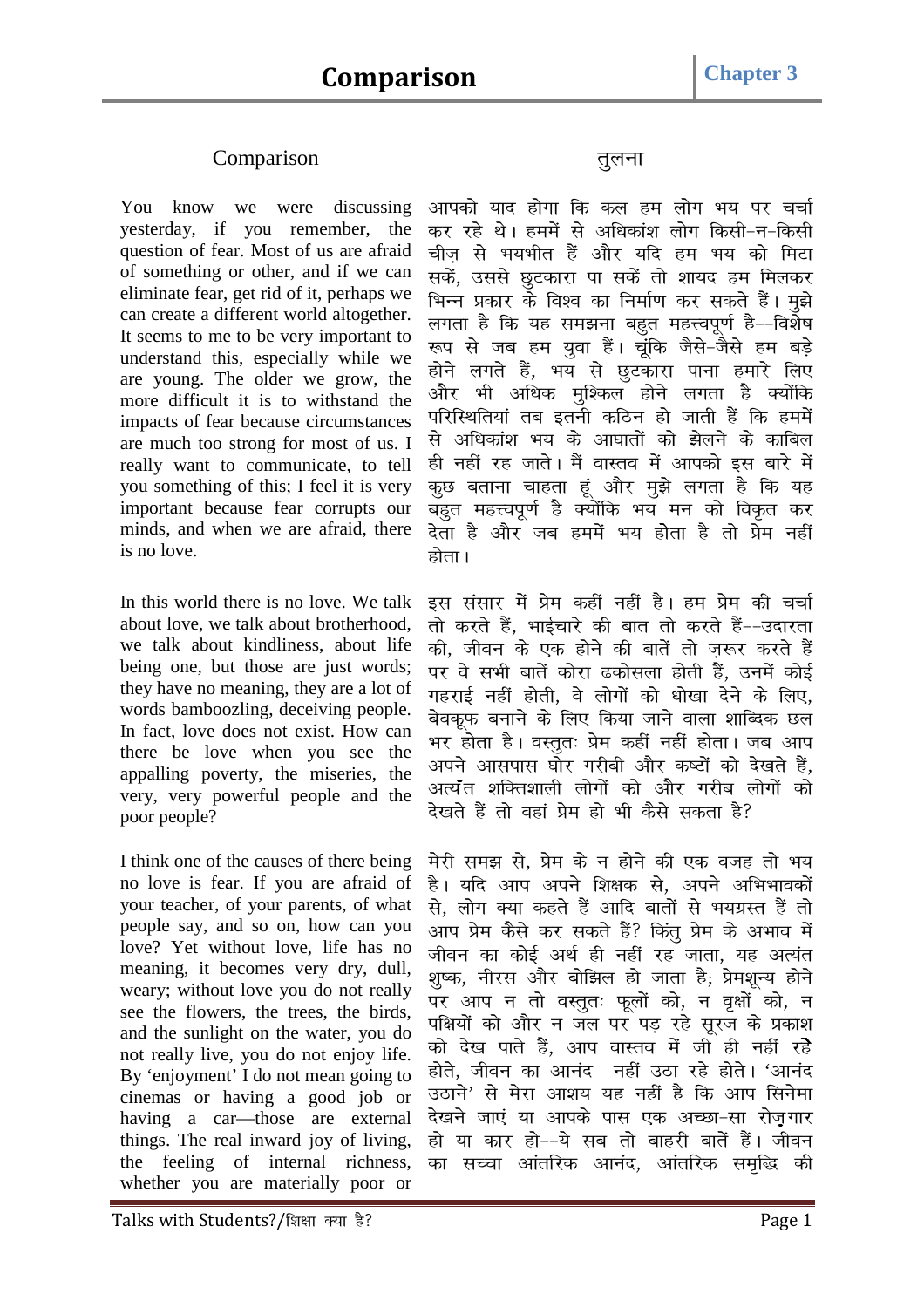rich, that feeling of the earth being ours to be made more beautiful, that longing to bring about a different status in our relationships with each other—these are the important things. But if there is fear, you cannot have these. They come only when there is love in our being. Love is not a thing that you cultivate, it is not a thing you practice. Day after day you may say, 'I must love, I must be kind, I must be gentle.' Love does not come out of that; it comes like the sunlight in the morning, without your actually knowing it; it comes only when there is no fear. Please listen to this carefully because when we are young, if we can understand this and have the feeling of it, then nothing can destroy us. You may be poor, you may have no capacity, you may not look well or beautiful, but the thing that makes life rich, really rich, is this quality of love, stripped of all fear.

So, in an educational place like this, surely the first concern, not only of the teachers, but of you and all the members of the Foundation, is to eliminate the real causes of fear. While you are here, it is necessary to explain to each one of you the causes of fear, just as mathematics, geography, or history is explained to you. The teachers may still be afraid, the Foundation members may still be afraid, but for you;s it is important that all these things are explained because then you will create a new world, a new education.

I think one of the causes of fear is comparison. You know what 'comparison' is? To compare you with somebody else, to compare you with a clever boy, or to compare you with a dull boy, to compare you with Gandhiji or Buddha or Christ—if you are Communist, it won't be Buddha or *Hkkouk] HkkSfrd /kjkry ij vki pkgs fu/kZu gksa ;k laiUu gksa] bl Hkkouk dk ân; esa gksuk fd ;g*  धरती हमारी अपनी है, इसे हम और भी सुंदर बनाएं, आपसी संबंधों को भिन्न आयाम तक ले जाने *की* तीव्र अभिलाषा का होना--यह सब महत्त्वपूर्ण है। परंत यदि आपमें भय है तो आपमें ये सारी बातें नहीं हो सकतीं। यह तब ही हो सकता है जब आपके हृदय में प्रेम हो। प्रेम ऐसा कृछ नहीं है जिसे आप प्रयत्न से संवर्धित कर सकें, आप इसक<del>ा</del> अभ्यास नहीं कर सकते। भले ही आप कहते रहे<mark>ं</mark> *'*मुझे प्रेम करना चाहिए, मुझे दयालु होना चाहिए, मुझे नम्र होना चाहिए'। यह सब करने से प्रेम उत्पन्न नहीं होता है, यह तो तब आता है जब भय नहीं रहता। कृपया इसे बहुत सावधानी से, *ध्यानपूर्वक सुनें; क्योंकि छोटी सी उम्र में ही य*दि हम इसे समझ सकें और इसकी अनृभृति पा सकें तो हमें *dksb Z Hkh pht+ dHkh u"V ugha dj ldrhA gks*  सकता है कि आप निर्धन हों, आपमें सामर्थ्य न हो, आप अच्छे अथवा संदर न दिखाई देते हों, पर जो बात जीवन को वैभवशाली बनाती है, सच में समृद्<mark>ध</mark> बनाती है वह है प्रेम की यह गुणवत्ता जिसमें भय का लेश भी नहीं है।

अतः इस प्रकार के शैक्षणिक स्थान पर केवल शिक्षकों की ही नहीं, बल्कि आपकी और फाउंडेशन *ds lHkh lnL;ksa dh Hkh igyh fpaark ;gh gksuh*  चाहिए कि भय के वास्तविक कारणों का उन्मूलन *कैसे किया जा*ए। जब तक आप यहां हैं तब तक यह ज़रूरी है कि आपमें से प्रत्येक को भय क<mark>े</mark> *कार*णों के बारे में उसी तरह स्पष्टतापूर्वक समझाया जाए जिस तरह से गणित, भूगोल या इतिहास आदि आपको समझाया जाता है। भले ही शिक्षक भयग्रस्त हों या फाउंडेशन के सदस्य भय से मुक्त न हों, परंतू आपके लिए यही महत्त्वपूर्ण है कि ये सारी बातें *vkidks Li"Vr% crykb Z tk,a rkfd vki ,d u;s*  विश्व का, नयी शिक्षा का सुजन कर पाएं।

मुझे ऐसा लगता है कि तुलना भय के कारणों में से एक है। क्या आप जानते हैं कि 'तूलना' क्या है? *कि*सी दूसरे से आपकी तूलना किया जाना, किसी *prqj ckyd ls vki dh rqyuk fd;k tkuk] xak/kh th] cq) ;k b Zlk ls vkidh rqyuk fd;k*  जाना--और यदि आप कम्युनिस्ट हैं तो आपक<mark>ी</mark> *rqyuk cq) vFkok b Zlk ls ugha cfYd Lrkfyu ;k*  लेनिन से की जा सकती है––किसी भी दूसरे से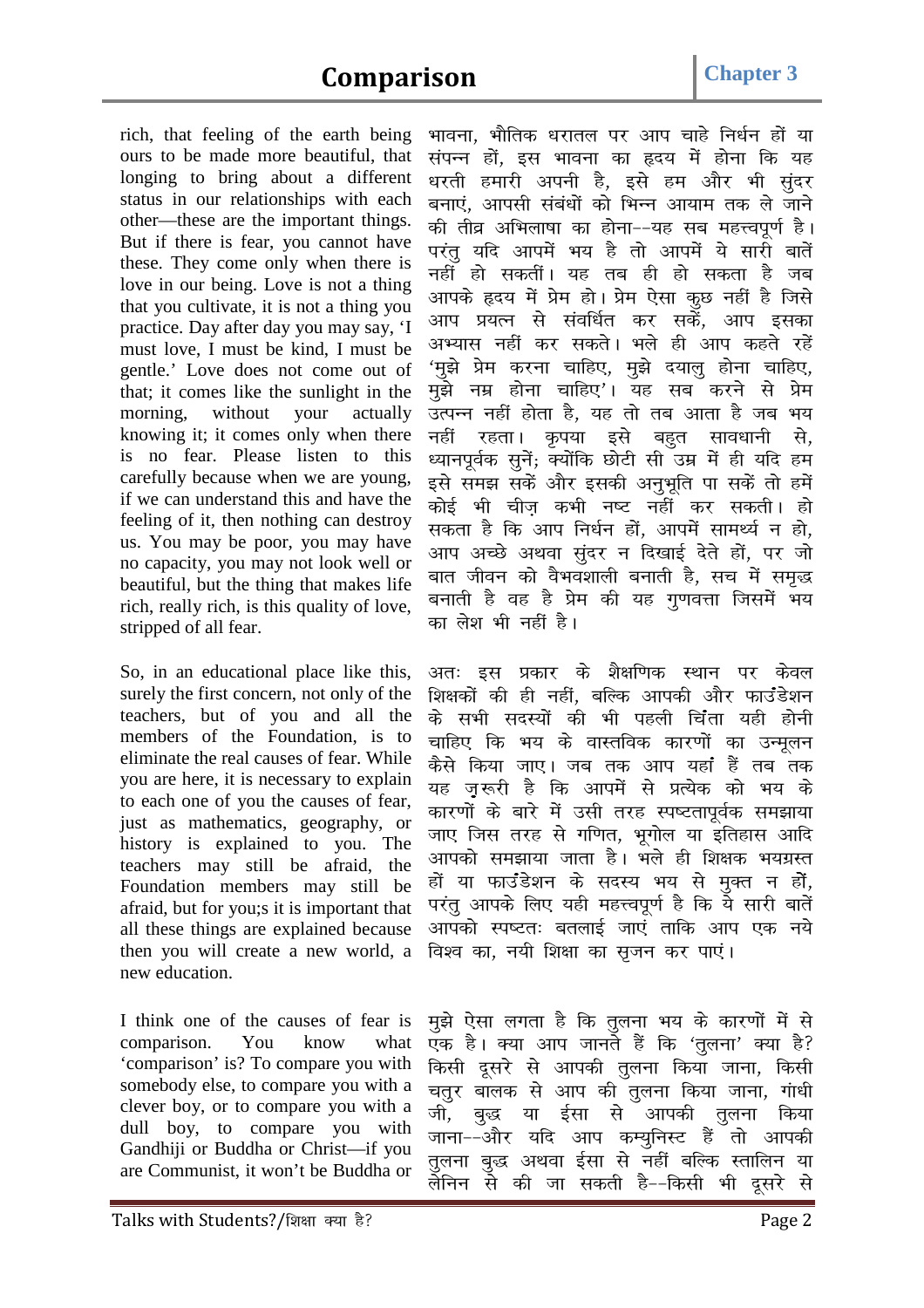Christ, it will be Stalin or Lenin—to compare you with somebody else is the beginning of fear. I will show you why; we will go into it, and you will see the importance of not fearing. Our whole society is based on comparison, is it not? We think comparison is necessary for growth. I compare myself with another politician and say, 'Well, I must beat him, I must be better than him.' When a teacher compares you with another boy who is perhaps a little cleverer, what is happening to you? Have you noticed what happens to you when you are compared with someone else? The teacher says to you;s 'Be as clever as that other boy.' To make you as clever, as strenuous, as studious as the other boy or girl, he gives you grades, he gives you marks and so you keep on struggling, competing; you are envious of the other boy. So, comparison breeds envy, jealousy; and jealousy is the beginning of fear. When you are compared with another boy, you;s as an individual boy or girl, are not important, but the other is important. When you compare yourself with somebody else, the somebody else is more important than you. Is it not so? You as an individual with your capacities, with your tendencies, with your difficulties, with your problems, with your being, are not important, but somebody else is important, and so you;s as a being, are pushed aside and you are left struggling to become like somebody else. In that struggle is born envy, fear. Watch yourself in class when the teacher compares you with another, gives you different marks, different grades; you are destroyed, your own capacities, your own innate being, get suppressed. You hear about 'soul' and 'freedom' and all the rest of it, but those are just words because when you are compared with somebody else, you are being destroyed. You may be dull

आपकी तुलना किया जाना भय की शुरुआत है। मैं आपसे इसे स्पष्ट करूंगा, ऐसा क्यों है यह आपको दिखाऊंगा, हम इस विषय में चर्चा करेंगे और तब आप देख पाएंगे कि भयरहित होना कितना महत्त्वपूर्ण *gSA gekjk lkjk lekt rqyuk ij vk/kkfjr gSA gesa yxrk gS fd fodkl djus ds fy, rqyuk djuk*  आवश्यक है। मैं अपनी <u>त</u>ूलना किसी दूसरे *jktuhfrK ls djrk gwa vkSj dgrk gwa] ^^vPNk Bhd*  है, मैं उसे पीछे छोड़ दूंगा, मुझे उससे बेहतर बनना होगा।'' जब कोई शिक्षक आपकी तुलना किसी अन्य बालक से करता है जो शायद आपसे अधिक चत<u>ु</u>र है तो आप क्या महसूस करते हैं? क्या आपने गौर किया है कि जब आपकी <u>त</u>ुलना किसी और से की जाती है तो आपको कैसा लगता है? शिक्षक जब *vkils dgrk gS] ^^ml yM+ds dh rjg prqj cuks\*\* rks vki D;k vuqHko djrs gSa\ ml tSlk prqj cukus ds fy,] mlds tSlk esgurh cukus ds fy,]*  किसी अन्य लडके या लडकी की तरह अध्ययनशील बनाने के लिए वह आपको श्रेणी प्रदान करता है, आपको अंक देता है और इस तरह आप संघर्ष जारी रखते हैं, प्रतिस्पर्धा करते हैं, उस दूसरे लड़क<mark>े</mark> से ईर्ष्या करने लगते हैं। अतः तुलना ईर्ष्या को जन्म देती है, द्वेष की भावना जगाती है और द्वेष ही भय *की शुरुआत है। जब आपकी तुलना किसी दूसरे yM+ds ls dh tkrh gS rks Lora= ckyd ;k ckfydk के रूप में आपकी विशिष्टता महत्त्वहीन हो जाती है* और वह दुसरा लडका महत्त्वपूर्ण हो जाता है। है न? एक स्वतंत्र व्यक्ति के रूप में आपकी क्षमताएं, आपकी प्रवृत्तियां, आपकी दिक्कतें, आपकी मुश्किलें, और आप स्वयं जो कूछ हैं महत्त्वपूर्ण नहीं होते बल्कि कोई दूसरा महत्त्वपूर्ण हो जाता है। और तब आप, अर्थात एक व्यक्ति-विशेष, उपेक्षित हो जाता ह<del>ै</del> और आप किसी अन्य के बराबर होने के लिए संघर्ष करने लगते हैं। इस संघर्ष से ही ईर्ष्या और भय पैदा होते हैं। जब शिक्षक कक्षा में किसी दूसरे से आपकी *तु*लना करता है, आपको उससे भिन्न, कम या अधिक अंक देता है, भिन्न श्रेणी प्रदान करता है तो *ध्यानपूर्वक स्वयं का निरीक्षण करें, इस प्रकार से* आपको नष्ट किया जाता है, आपकी प्रतिभाएं, आपकी चेतना भीतर तक कृठित हो जाती है। आप *^आत्मा' और 'स्वतंत्रता' एवं इस प्रकार की दूसरी* तमाम बातें सूनते रहते हैं, पर वे बस शब्द-भर होते हैं क्योंकि जब भी आपकी किसी अन्य से तुलना की जाती है आपको खत्म किया जा रहा होता है। हो *ldrk gS vki eaancqf) gksa ;k ukle> gksa] ysfdu*  तब भी आप उतने ही महत्त्वपूर्ण हैं जितना वह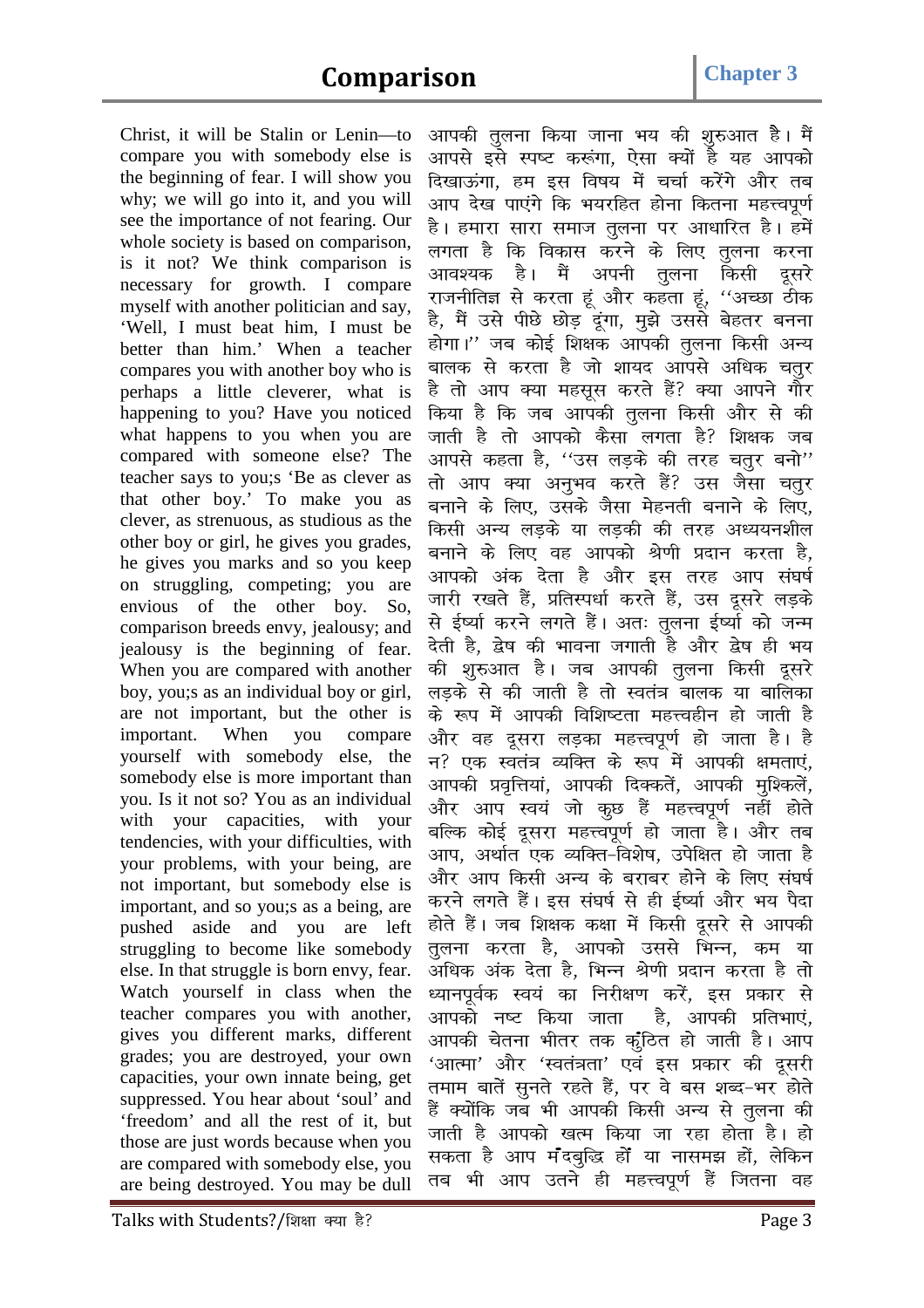or stupid, but you are as important as that other boy or girl whom the teacher or the parent considers intelligent.

So, should not a school, an educational centre of this kind, eliminate comparison altogether because you are important and not somebody else? Then your teacher has to be much more watchful of each individual, has he not? The difficulty is that the parents are not interested in all this; they want you to pass an examination, to get a job, and that is all they are interested in. So, what do they do? At home, they compare you with your elder brother or nephew or niece and say, 'Be as clever as that.' That is not love. When there is comparison, there is no love. You know when there are many children, the mother, if she really loves her children, does not compare. Each one is as important as the other. Is it not so? Unless the mother is stupid, callous, unintelligent, she does not pick out one boy of the family and say, 'He is my favourite and you must all be like him.'

The real mother, with love in her being, does not compare. The cripple, the stupid, is as important as the clever. In the same way, here we must not have an ideal and say we are going to work towards it; we must eliminate all this competitive comparison.

The teacher has to study each boy and find out his capacities, in what way he is making progress, in what way he is studying. Perhaps you should not use that word progress at all. The difficulty is how to help each boy or girl to be studious, to learn. We learn now through comparison, through competition, through grades; we are forced, are we not? If you are lazy in the class, what happens? You are

*nwljk yM+dk ;k nwljh yM+dh ftls vkids f'k{kd ;k ekrk&firk es/kkoh le>rs gSaA* 

इसलिए प्रश्न यह है कि क्या इस प्रकार के शिक्षा *laLFkku dks] ,sls fo|ky; dks rqyuk ls iwjh rjg*  मुक्त नहीं कर देना चाहिए? क्योंकि अभी आप ही .<br>महत्त्वपूर्ण हैं न कि कोई अन्य। उस स्थिति में *vkids f'k{kd ds fy, ;g t+:jh gks tk,xk fd og*  प्रत्येक के प्रति, व्यक्तिगत रूप से ध्यान दे। <u>म</u>ुश्किल यह है कि इस सब के बारे में अभिभावकों की कोई *#fp ugha gksrh] os cl bruk gh pkgrs gSa fd vki*  परीक्षा में पास हो जाएं, रोजगार पा लें। उनकी दिलचस्पी बस यहीं तक होती है। इसलिए वे *क्*या करते हैं? वे आपकी तुलना घर के किसी अन्य *O;fDr ls] vkids cM+s Hkkb Z ls ;k Hkrhts ;k Hkrhth ls djrs gSa vkSj vkils dgrs gSa] ^^mldh rjg*  होशियार बनो।'' यह प्रेम नहीं है। जहां तुलना है वहां प्रेम नहीं होता। आप जानते हैं, जहां कई *Hkkb Z&cgu gksrs gSa ogka mudh ekrk] ;fn lpeqp*  उसे अपने बच्चों से प्रेम है, उनकी आपस में <u>तू</u>लना नहीं करती। उनमें से प्रत्येक समान रूप से महत्त्वपूर्ण होता है। ऐसा होता है न? जब तक मां बिलकूल ही मूर्ख, निष्ठुर और नासमझ न हो तब *rd og muesa ls fdlh dks pqudj ;g u dgsxh*  कि यह मुझे प्रिय है और तुम सभी को इसके जैसा होना होगा।

*lPph ekaa] ftlds ân; esa okRlY; gksrk gS] dHkh rqyuk ugha djrhA mlds fy, viax ;k ew[kZ cPps*  भी चतुर बच्चे की तरह महत्त्वपूर्ण होते हैं। इसी *तरह, यहां पर भी हमें कोई आदर्श निश्चित नहीं djuk gS ftldh çkfIr esa gesa yx tkuk gks] gesa rks bl lkjh çfrLi/kkZRed rqyuk dks iwjh rjg*  मिटाना है।

*f'k{kd dks çR;sd ckyd dk v/;;u djuk gksxk*  और यह पता लगाना होगा कि वह कैसी प्रगति कर रहा है, वह किस ढंग से पढ़*-*लिख रहा है। शायद *प्र*गति शब्द का प्रयोग आप न ही करें तो अच्छोे। कठिनाई यह है कि प्रत्येक बालक और प्रत्येक बालिका को किस प्रकार से मदद की जाए जिससे वह अध्ययनशील हो सके, सीख सके। वर्तमान मे<mark>ं</mark> हम <u>तू</u>लना के द्वारा, प्रतिस्पर्धा के द्वारा, अंक और श्रेणी पाते हुए सीखते हैं, हमें इस प्रकार बाध्य किया जाता है, ऐसा ही है न? यदि कक्षा में आप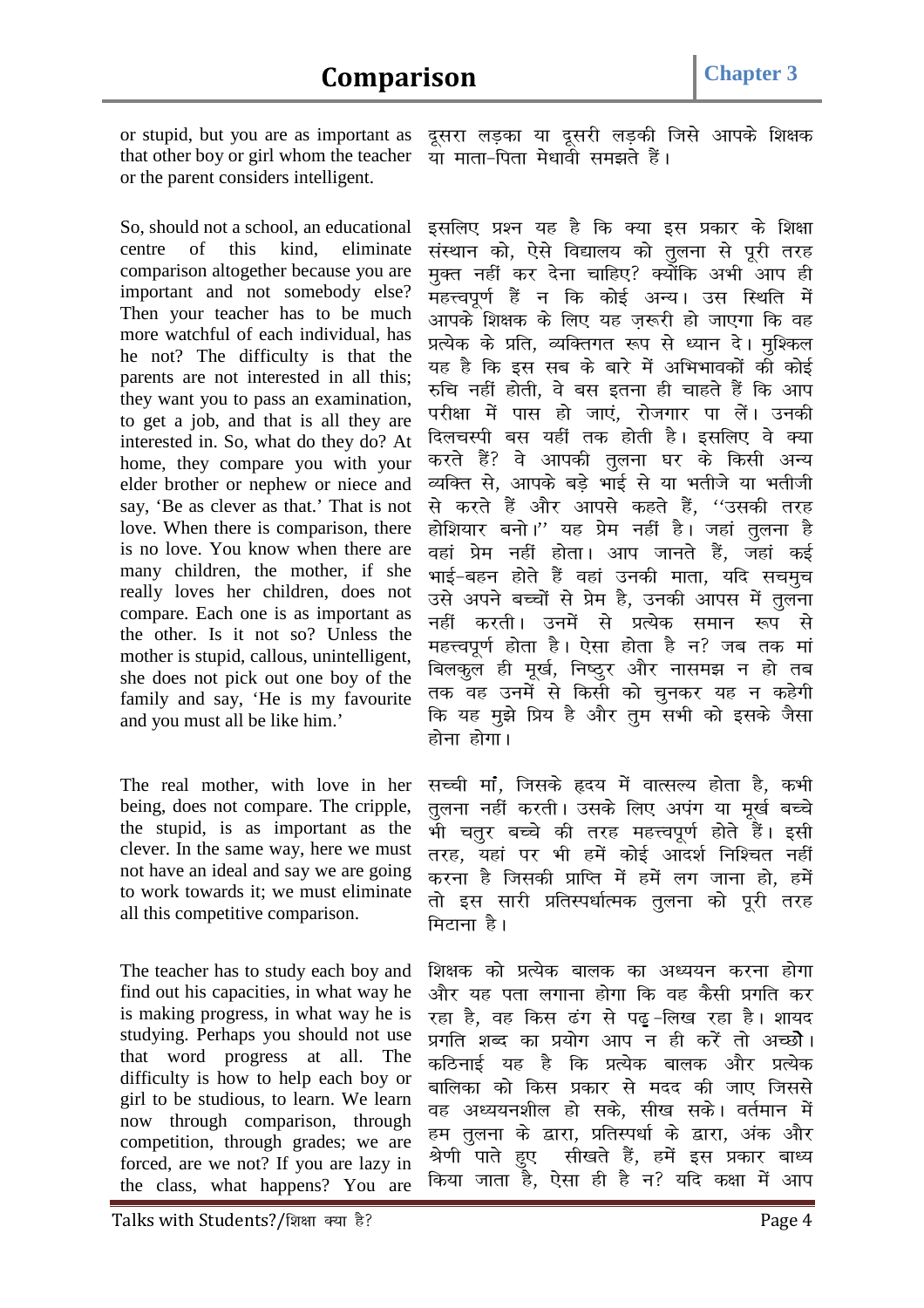pointed out as being lazy and the other boy as active. The teacher says, 'Why don't you be like him?' and you are given lower marks than the other boy or girl, so you struggle and struggle and struggle to learn mathematics, and what happens? Your brain, your being, is all the time being twisted because you are not interested in mathematics. But you may be interested in something else through which you can learn mathematics.

So, to eliminate fear is extremely difficult; it must be done radically, right from the beginning, from childhood, from the kindergarten, from the smallest age, until you leave this place. It is our job, it is not an 'ideal.' It must be done every day, and we must work it out as we are doing now because, you see, in this so-called civilized world, competition leads to ruthlessness. Do you understand what that word means? It means brutality, disregard of another, not thinking of another. Because you are ambitious, competitive, you are aggressive, you want to get more and more, but like you;s everybody else also thinks he has a right to get more, and so he struggles. Our society is built on this—on envy, on jealousy, on ambition—in the name of the country, in the name of the people, and all the rest of it—but you are the centre.

This competition leads ultimately to war, to the destruction of people, to greater misery. Seeing all this throughout the world, is it not right that a few of us who are really interested in this kind of education should sit down and work out a way of teaching, of living, of educating, in *lqLr gSa rks D;k gksrk gS\ vkidh vksj ladsr dj*  आपको सुस्त कहा जाता है जबकि किसी अन्य को *फ*र्तीला कहा जाता है। शिक्षक कहता है, ''आप उस *tSls D;ksa ugha gks\ vkSj vkidks ml vU; ckyd*  या बालिका से कम अंक दिए जाते हैं, अतः और *vf/kd la?k"kZ djrs gq,] fuj arj la?k"kZ esa yxs jgdj*  आप गणित आदि सीखते हैं और इसका परिणाम *क्या होता है? आपका मस्तिष्क, आपका अंतर्मन ल*गातार दवाब में रहता है, यह दवाब आपके चित्त *dks fuj arj rksM+rk&ejksM+rk jgrk gS D;ksafd xf.kr esa vkidh fcydqy #fp ugha gSA ij gks ldrk gS fd*  आपकी रुचि किसी दूसरी चीज़ में हो जिसके माध्यम से आप गणित सीखना शूरू कर दें।

अतः भय का उन्मूलन करना अत्यधिक कठिन ह<mark>े</mark>, इसे तो बुनियाद से ही, बिलकूल प्रार<sup>4</sup>म से ही, *cpiu ls gh tc vki fdaMjxkVsZu esa gksrs gSa rHkh] ;FkklaHko NksVh mez esa gh dj fn;k tkuk*  चाहिए--आप इस स्थान को छोडें तब तक अवश्य ही कर दिया जाना चाहिए। यह हमारा कार्य है, यह कोई 'आदर्श' नहीं है। इसे तो हर रोजू किया जाना है और जिस तरह से हम इस समय यह कार्य कर रहे हैं उसी तरह से किया जाना है क्योंकि इस *rFkkdfFkr lH; lalkj esa vki ns[krs gh gSa fd*  प्रतिस्पर्धा हमें क्रूरता की दिशा में ले जा रही है। क्या आप उस शब्द का आशय समझते हैं? इसका अर्थ है बर्बरता, दुसरे की अवहेलना, दुसरे की उपेक्षा करना। चूंकि आप महत्त्वाकांक्षी हैं, प्रतिस्पर्धा की भावना से भरे हैं, आक्रामक हैं, इसलिए अधिक से *vf/kd ikuk pkgrs gSa] ysfdu vkidh gh rjg*  दूसरा मनुष्य भी यही सोचता है कि अधिक पाने का *vf/kdkj mls Hkh gS vkSj blhfy, og Hkh la?k"kZ*  करने लगता है। इस नींव पर हमारे समाज का ढांचा बना है--ईर्ष्या पर, द्वेष पर, महत्त्वाकांक्षा पर--फिर यह सब भले ही राष्ट्र के नाम पर, लोगों के नाम पर और ऐसी तमाम बातों के नाम पर क्यों न होै--पर उसका केंद्र आप ही हैं।

यह प्रतिद्वंद्विता अंततः आपको युद्ध की ओर ल<mark>े</mark> *tkrh gS] yksxksa ds fouk'k dh vksj] vkSj cM+s Dys'kksa*  की ओर ले जाती है। यह देखने के बाद कि यही *lkjh nqfu;k esa gks jgk gS] D;k ;g mfpr ugh a*  होगा कि हममें से कुछ लोग जो इस प्रकार की शिक्षा में रुचि रखते हैं, मिलकर बैठें और अध्यापन का, जीने का, शिक्षा का ऐसा तरीका खोज निकालें जिसमें कोई तुलना न हो, ऐसी कोई बात न हो कि आपसे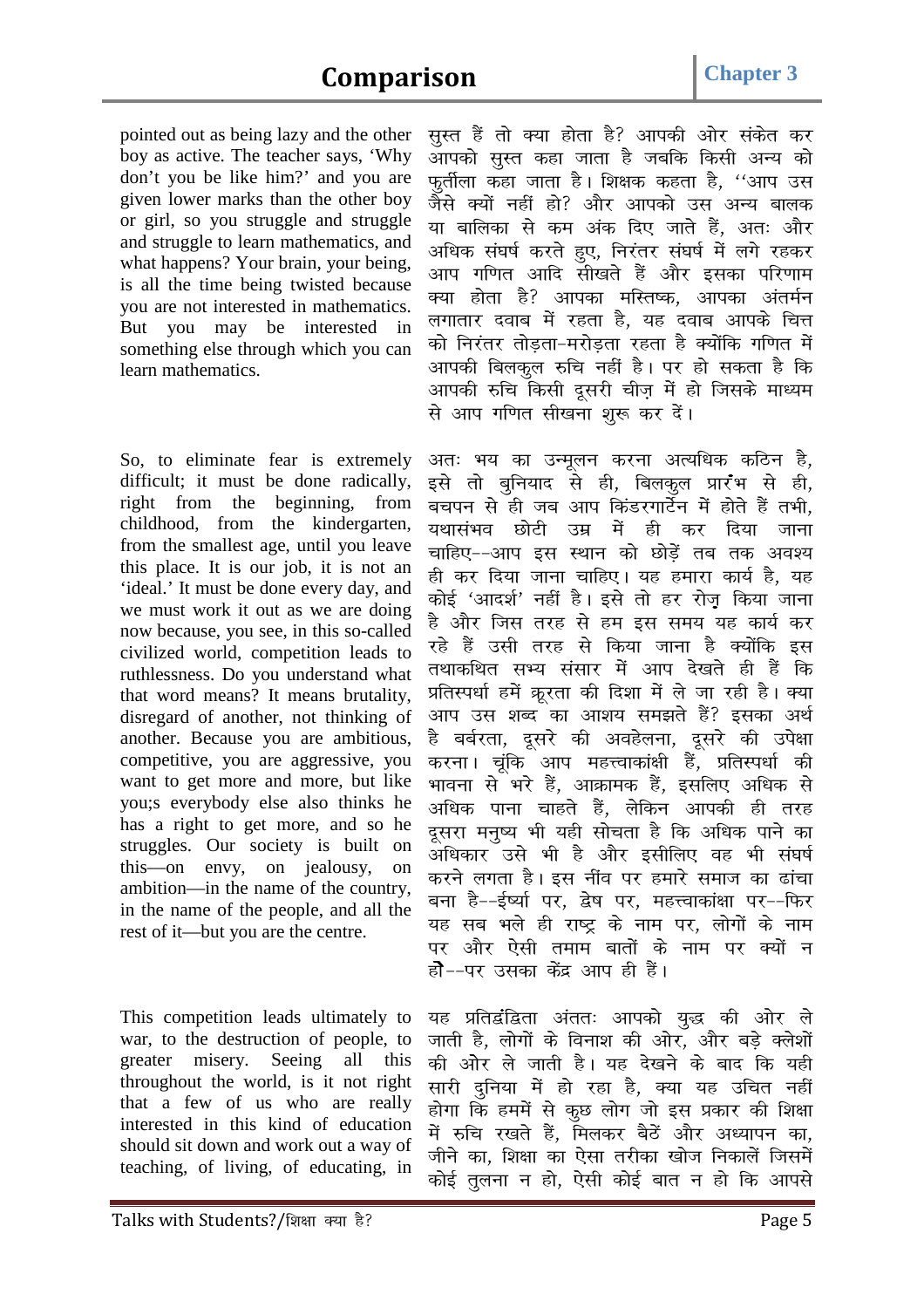## **Comparison Chapter 3**

which there is no comparison, in which there is no sense of somebody being more important than you? You are as important as anyone else, but the teacher has not found out how to awaken your interest. If the teacher can find a way to arouse your interest, then you will be as good as the others.

So, I think it is very important, while we are young, to understand this business of comparison. We think we learn by comparison, but really we do not. The real inventor, the really creative person is not comparing, he is just acting, living; he does not say 'I must be as good as Edison or Rama'; he works, he lives.

When you write a poem, if you compare your work with somebody else's, what happens to your poem? If you compare yourself with Keats, with Shelley, or any other great poet, then you cease to write at all. You should write because you have something to say. You may put it badly, what you write may not have the right rhythm, your words may not be rich, easy, flowing, but you have something to say. What you say—no matter how stupid it is—is as important for you as what has been said by Keats or Shelley or Shakespeare. But if you compare, you cannot write.

Have you ever painted? Do you ever paint? When you paint a tree, the tree tells you something. The tree gives you its significance. The beauty of it, the quietness, the movement, the shades, the depth, the shape, the flutter of a leaf all tell you something—and you paint; you do not merely copy a leaf, but you express the feeling of the tree. But in expressing it, if your mind compares your work with one of the great painters, then you cease to paint,

ज़्यादा कोई दुसरा महत्त्वपूर्ण है। आप भी उतने ही महत्त्वपूर्ण हैं जितना कि कोई अन्य, परंतु शिक्षक अभी तक यह नहीं पता कर सका है कि आपकी *#fp dks og dSls txk,A vkSj ;fn f'k{kd fdlh u किसी तरीके से आपकी रुचि को जगा पाता है तो vki Hkh vkSjksa ds leku gh gksaxsA* 

इसलिए, मुझे यह बहुत ही महत्त्वपूर्ण जान पड़ता है *fd vHkh tc vki NksVs gh gSa] rqyuk dh bl xfrfof/k dks Hkyh&Hkkafr le> ysaA ge le>rs gSa fd rqyuk gksus ij ge lh[krs gSa] ij okLro esa rqyuk gksus ij ge drb Z ugha lh[k ldrsA lPpk*  .<br>शोधकर्ता, एक वास्तविक सृजनशील मनुष्य <u>तू</u>लना *ugha djrk] og cl fØ;k'khy gksrk gS] thrk gS]*  वह ऐसा नहीं कहता कि मूझे एडीसन या राम जैसा *Js"B gksuk gS( og dk;Z djrk gS vkSj thrk gSA* 

जब आप कोई कविता लिख रहे हों, उस समय यदि आप अपने कार्य की तुलना किसी अन्य के कार्य से करें तो क्या होता है? यदि आप अपनी <u>त</u>ुलना कीट्रस, शेली या किसी दूसरे महान कवि से करते हैं *rks vki dfork fy[k gh ugha ikrsA vki dsoy*  इसलिए लिखते हैं क्योंकि आपके पास कहने के लिए *कू*छ है। चाहे आपकी अभिव्यक्ति समृद्ध न हो, .<br>उसमें शायद छंद, लय आदि का ध्यान न रखा गया हो, और हो सकता है आपके पास खूब सारे श<del>ब्द</del> न हों, वे सरल और प्रवाहपूर्ण न हों, पर आपके *पास कहने के लिए कु*छ अवश्य होता है। आप जो *क्*छ कहते हैं वह भले ही एकदम बेतूका हो, परंतू आपके लिए वह उतना ही महत्त्वपूर्ण होता है जितना कि कीट्स या शेली या शेक्सपीयर का लिखा हुआ। पर यदि आप तूलना करेंगे तो लिख ही नहीं सकेंगे।

*क्या आपने कभी चित्रकारी की है? क्या आप कभी* चित्र बनाते हैं? जब आप किसी वृक्ष का चित्र बनाते *gSa rks o`{k vkils dqN dg jgk gksrk gSA o`{k viuk*  अर्थ आपके सामने प्रकट करता है। इसका सौंदर्य, इसकी खामोशी, इसकी चंचलता, इसके रंग, इसकी गहनता, आकृति, किसी पत्ते के खडकने की आवाज, ये सभी आपसे कूछ कह रहे होते हैं--और आप उसे चित्रित करते हैं; आप किसी पत्ते की नकल ही *ugha cukrs] cfYd vki rks ml o`{k dh Hkkouk dks*  ही अभिव्यक्त करते हैं। पर यह करते समय यदि आपका मन इसकी तुलना महान चित्रकारों से करने